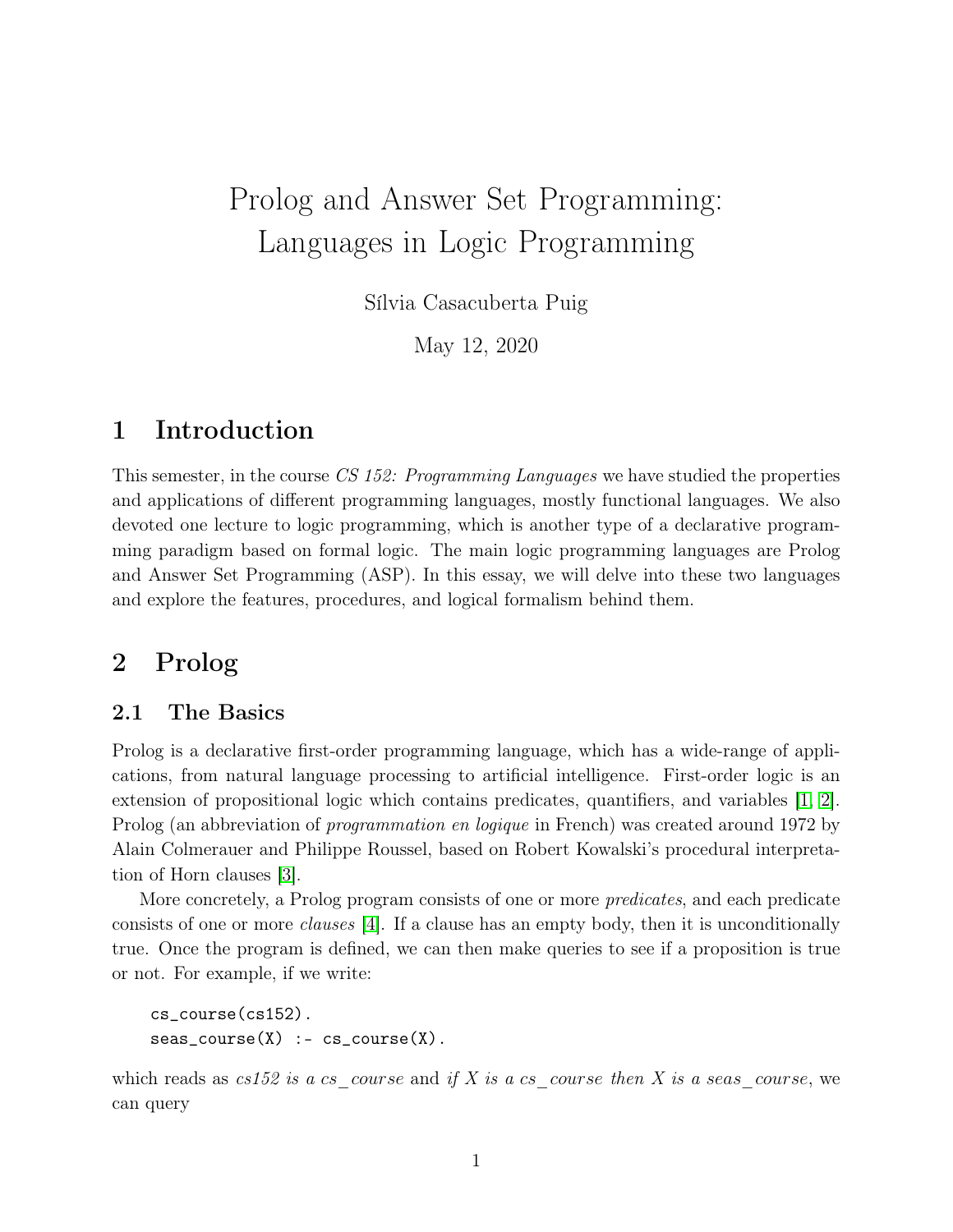seas\_course(cs152).

and Prolog will return true. Some of Prolog's data types include atoms, numbers and variables, and it also has built-in lists and strings, among other data structures [\[5\]](#page-7-4).

### 2.2 Pure Prolog and Extended Constructs

Pure Prolog only uses a subset of first-order logic, Horn clauses, which is Turing-complete. A clause is a Horn clause if it contains at most one positive literal, and a definite clause is a Horn clause that has exactly one positive literal [\[6\]](#page-7-5). Thus, pure Prolog programs consist entirely of definite clauses and there is no negation. But pure Prolog was soon extended to contain constructs such as the Cut operator and negation as failure.

#### 2.2.1 Backtracking and the Cut Operator

How does Prolog solve the queries? It automatically chooses the facts and rules required to solve a query. To make this choice, it first tries to solve each goal in a query, going from left to right, and for each goal it attempts to match a corresponding fact or the head of a corresponding rule, called unification [\[7\]](#page-7-6). If unification fails and so no matching is possible, Prolog then *backtracks* to the last point in which a matching choice was made. Note that it might be the case that a Prolog program does not terminate. It is also important to note that Prolog is a set of clauses, not a list, and so order matters [\[8\]](#page-7-7).

Motivated by this backtracking procedure, Prolog allows to define a Cut operator !, which is a goal that always succeeds but cannot be backtracked past. This ensures avoiding unwanted backtracking, so that some solutions are discarded and space is saved [\[9\]](#page-7-8). A cut which only improves efficiency is known as *green cut*. On the other hand, a cut that is not green is called a red cut [\[9\]](#page-7-8).

#### 2.2.2 Negation as Failure

One of the important logical features of Prolog is the so-called negation as failure. This means that Prolog follows the assumption that  $P$  is false if one has failed to prove that  $P$  is true [\[10\]](#page-7-9). Consider the following example [\[11\]](#page-7-10):

```
bacherlor(X) :- male(X), not(married(X)).
male(henry).
male(tom).
married(tom).
```
If we query not(married(Who)), Prolog will return false because Who=tom, married(Who) succeeds.

More formally, negation by failure shows how Prolog semantics are extended from SLD resolutions to SLDNF. Let us define these two terms: SLD is a theorem proving procedure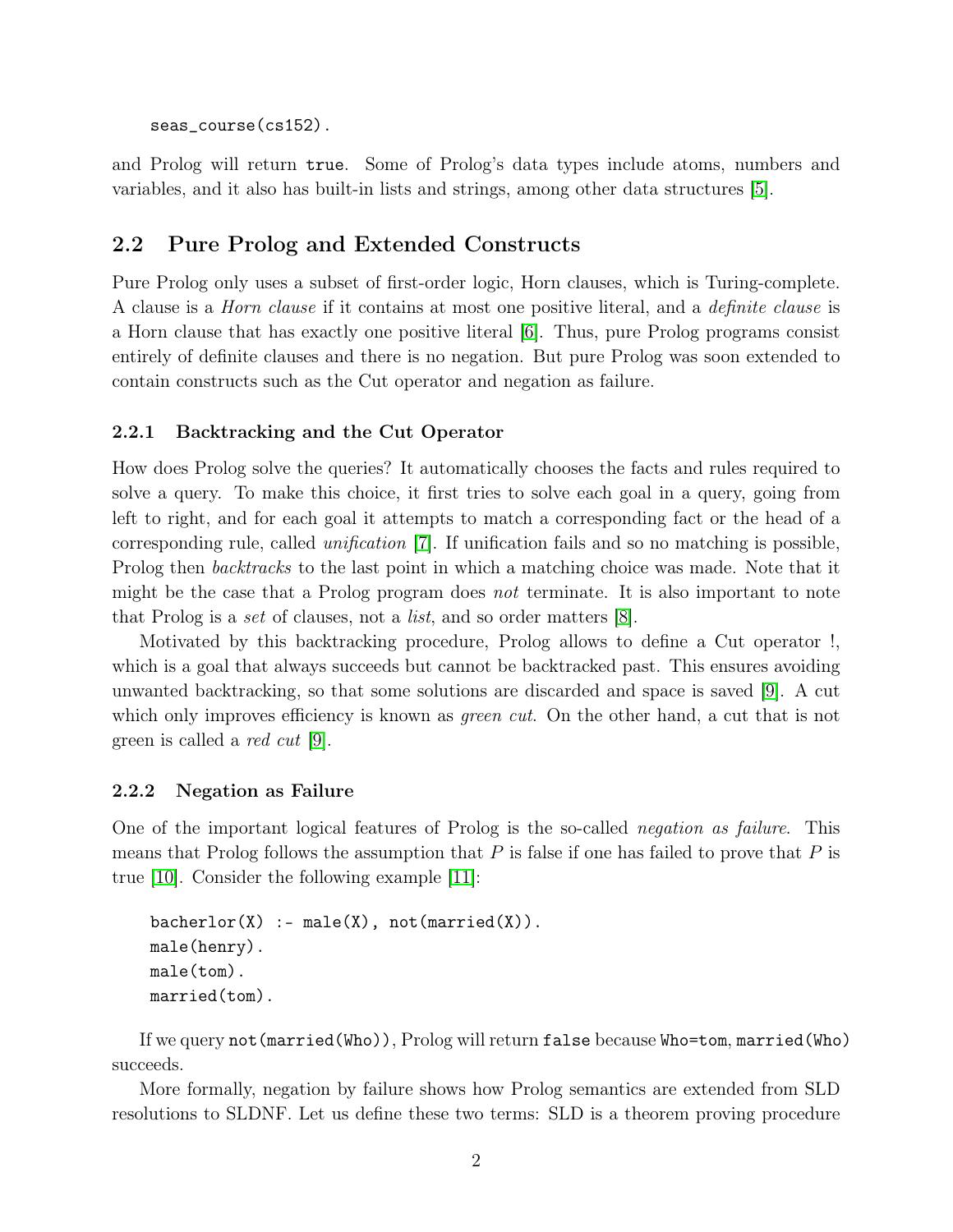that is complete for Horn clauses [\[32\]](#page-9-0), and so it is the basic inference rule used in logic programming and by pure Prolog. SLDNF is then obtained by adding negation as failure [\[12\]](#page-7-11). Essentially, this logic framework equates "unknown" with "false".

#### 2.2.3 Strong Negation

Strong negation is another kind of negation in the context of logic programming. John McCarthy gave a famous short example to help distinguish the two negations [\[13\]](#page-7-12): say that we want to express the idea "we can cross the tracks if no train is approaching". With negation as failure, this would be written as:

cross :- not train.

However, this is saying that we can cross in the absence of information about whether a train is coming or not, which is not quite capturing the same concept. With strong negation, we would write:

cross :- -train.

For notation purposes, – refers to the classical negation (or strong negation), and  $\sim$ refers to negation as failure.

We can also combine both types of negation, which allows us to express the *closed-world* assumption (CWA) [\[13\]](#page-7-12): a formal system of logic used for knowledge representation (KR) which presupposes that a statement that is true is also known to be true [\[19\]](#page-8-0). So, conversely, this means that a statement that is not currently known is considered to be false.

Moreover, all of these types of negation are *non-monotonic* (by failure, strong, and CWA), meaning that if we add new assumptions to a theory, we might invalidate some conclusion whose truth we already determined. So both Prolog and ASP are non-monotonic logic programming languages.

### 2.3 Other Non-Monotonic Logic Programming

Other extensions of non-monotonic logic programming have been developed, such as:

- 1. Abductive logic programming: this allows for some predicates, called abducible, to be undefined. Instead of failing in a proof when a selected subgoal fails to unify with the head of any rule, the subhead can be viewed as a hypothesis. This is similar to viewing abducibles as "askable" conditions which are treated as qualifications to answers to queries [\[23\]](#page-8-1).
- 2. Concurrent logic programming: this allows for evaluating goals in parallel (hence the name concurrently). This allows for logic programs to take advantage of current parallel and multi-distributed systems [\[1\]](#page-7-0). A famous concurrent logic program is Parlog [\[23\]](#page-8-1).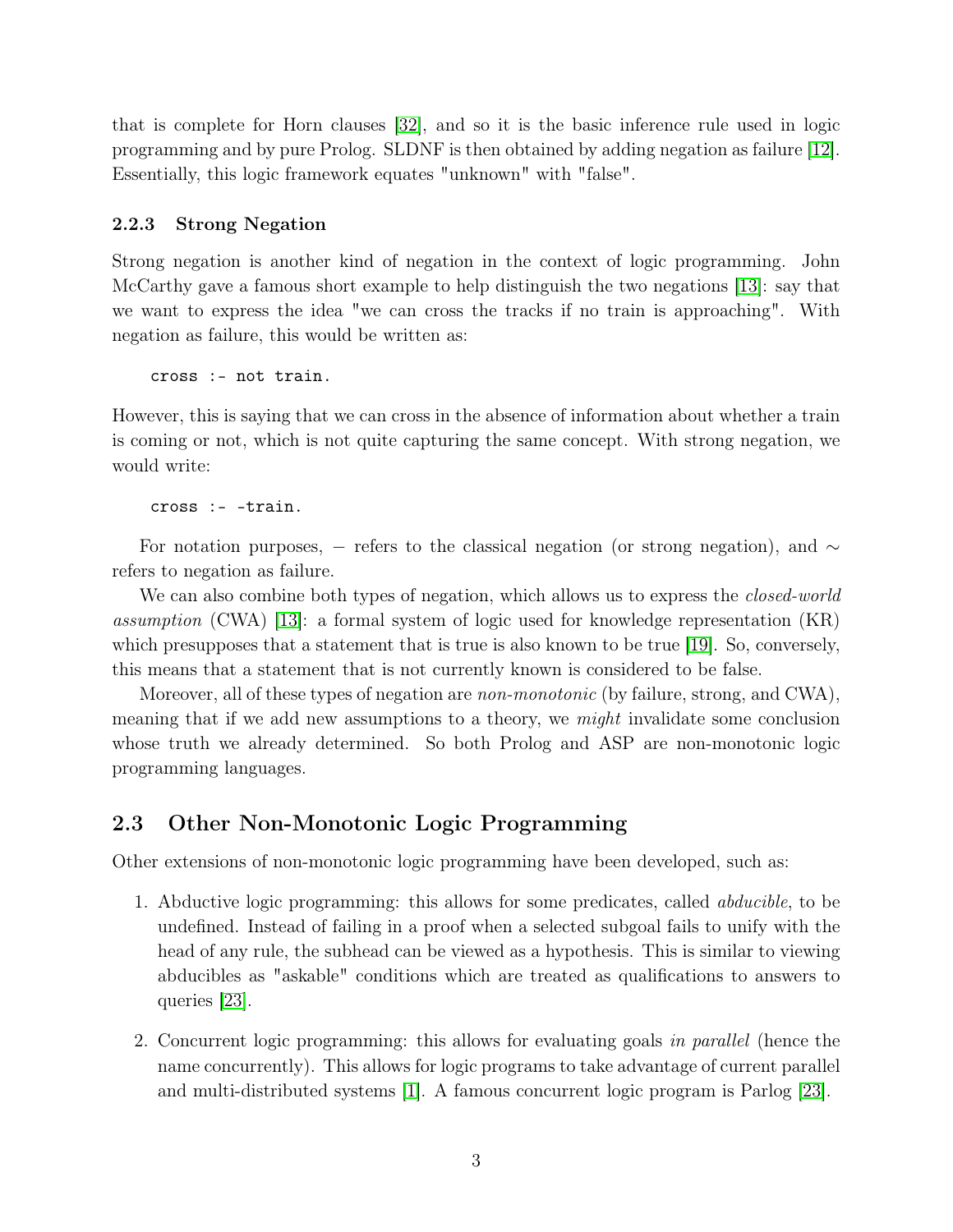- 3. Constraint logic programming: this is the merger of two declarative paradigms, constraint solving and logic programming. Solving a problem with constraints means finding a way to assign values to all its variables such that all constraints are satisfied. Since constraints can be seen as relations or predicates and constraint solving can be seen as a general form of unification, it makes sense to embed constraint solving into logical programming [\[24\]](#page-8-2). The first CLP language was Prolog II [\[25\]](#page-8-3).
- 4. Inductive logic programming: investigates the inductive construction of first-order clausal theories from examples and background knowledge [\[26\]](#page-8-4). Given a set of labeled examples E and a background knowledge B, an ILP system will try to find hypothesis function H that minimizes a specified loss [\[27\]](#page-9-1). Progol is a famous implementation of inductive logic programming (ILP).

Other extensions of logic programming are possible, for example  $\lambda$ Prolog as part of the Higher-order logic programming paradigm.

## 3 Answer Set Programming

### 3.1 Stable Model Semantics

The above discussion on negation by failure provides a good motivation for introducing stable model semantics. Consider the following rules [\[20\]](#page-8-5):

p(1).  
\np(2).  
\nq(3) :- 
$$
\sim
$$
r(s).  
\nr(X) :- p(X),  $\sim$ q(X).

The above program yields two possible answer sets, written:

 ${p(1), p(2), p(3), q(3), r(1), r(2)}$ 

and

 ${p(1), p(2), p(3), r(3), r(1), r(2)}.$ 

An answer set solver is a program that takes a logic program as an input and outputs all the answers sets of that program [\[20\]](#page-8-5). This is exactly what ASP does.

Let us define exactly what a stable model is, i.e. when a model of a propositional formula is *stable*. Informally, a set X of atoms is a stable model of a logic program  $P$  if [\[30\]](#page-9-2):

1. X is a (classical) model of P, and

2. All atoms in X are justified by some rule in P.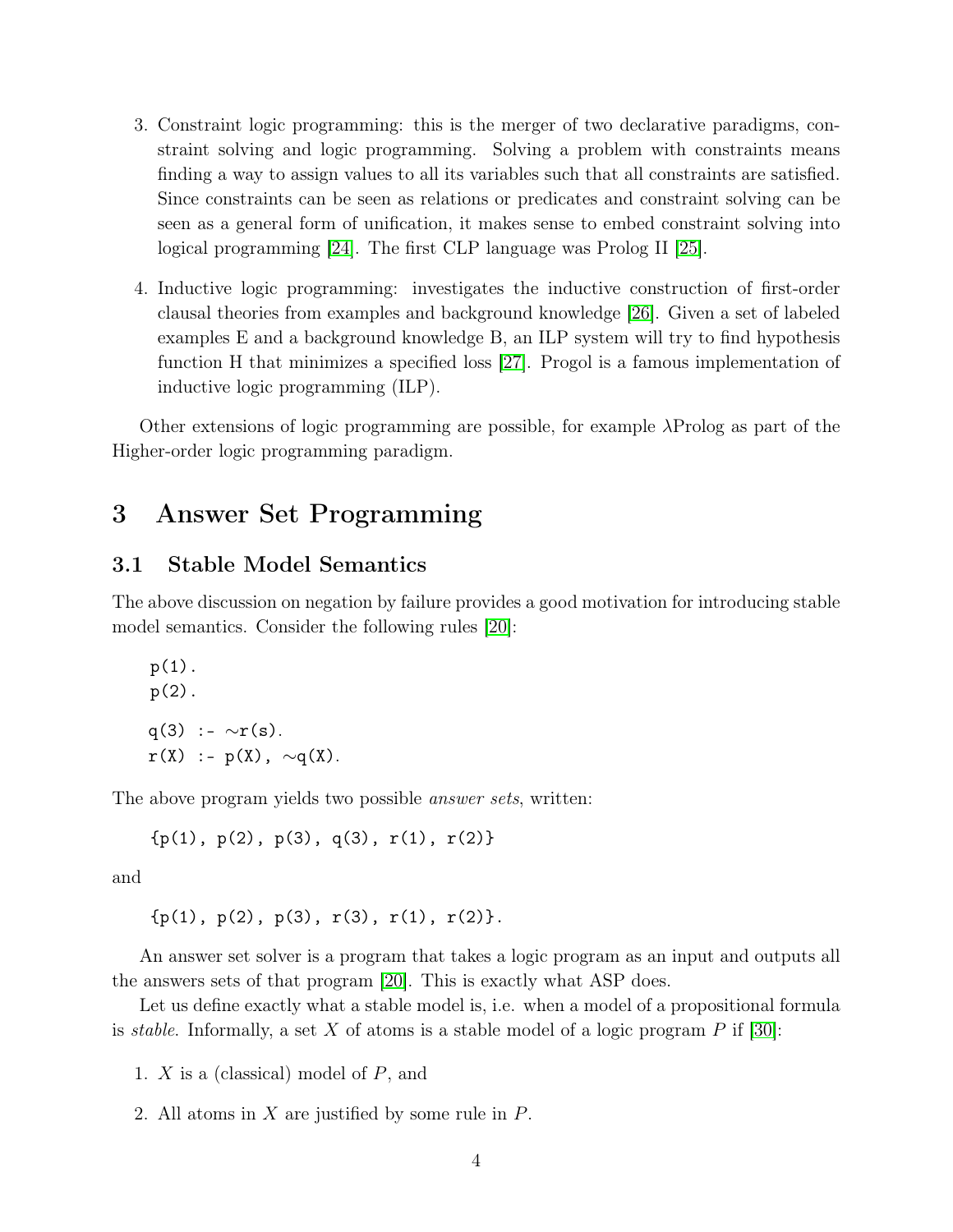The formal definition of stable model uses two conventions: first, a truth assignment is identified with the set of atoms that are true (as we did in the example above). Second, we identify any set  $X$  of atoms with the truth assignment that makes all elements of  $X$  true and makes all other atoms false [\[13\]](#page-7-12).

Once we have fixed the conventions, let us see how to compute the answer set of a logic program. To do so, we need to define the term reduct [\[13\]](#page-7-12):

**Definition 1.** The reduct  $F^X$  of a propositional formula F relative to a set X of atoms is the formula obtained form  $F$  by replacing each maximal subformula that is *not* satisfied by X with  $\perp$  (i.e. unconditionally false).

Then, we can formally define a *stable model*:

**Definition 2.** X is a *stable model* of F if X is minimal among the sets satisfying  $F^X$ .

Note that the key in these procedures is the elimination of negation; indeed, the reduct we found above does not contain any negated atom, as required.

To see an example, recall the program given at the beginning of this section, and let  $S = p(1)$ ,  $p(2)$ ,  $p(3)$  be the set that we want to test whether it is an answer set of the program. Then, the reduct of the program with respect to  $S$  is [\[20\]](#page-8-5):

p(1). p(2). q(3).  $r(1) := p(1)$ .  $r(2) := p(2)$ .  $r(3) := p(3)$ .

In practice, to find the reduct we should first find the *grounded* instantiation of the program, see [\[20\]](#page-8-5). As a side note, this grounded instantiation is tightly related to the concept of Herbrand base and Herbrand interpretation in first-order logic, since the Herbrand base of a program is precisely the set ground atoms (terms without variables) built from the predicates and the Herbrand universe of the program [\[21\]](#page-8-6).

Observe that a program with negations can have zero, one, or many stable models. For example,

p :- not p.

has no stable models. On the other hand, a program without negations, then there is only one stable model, which is minimal. Otherwise, we need to find the reduct, as seen above.

The different number of stable models lies precisely at the core difference between Prolog and ASP. In Prolog, the presence of programs with negation that do not have a unique stable model cause trouble and the SLDNF resolution does not terminate on them [\[17\]](#page-8-7). However, ASP embraces the disparity of stable models and treats the stable models of the programs as solutions to a given search program.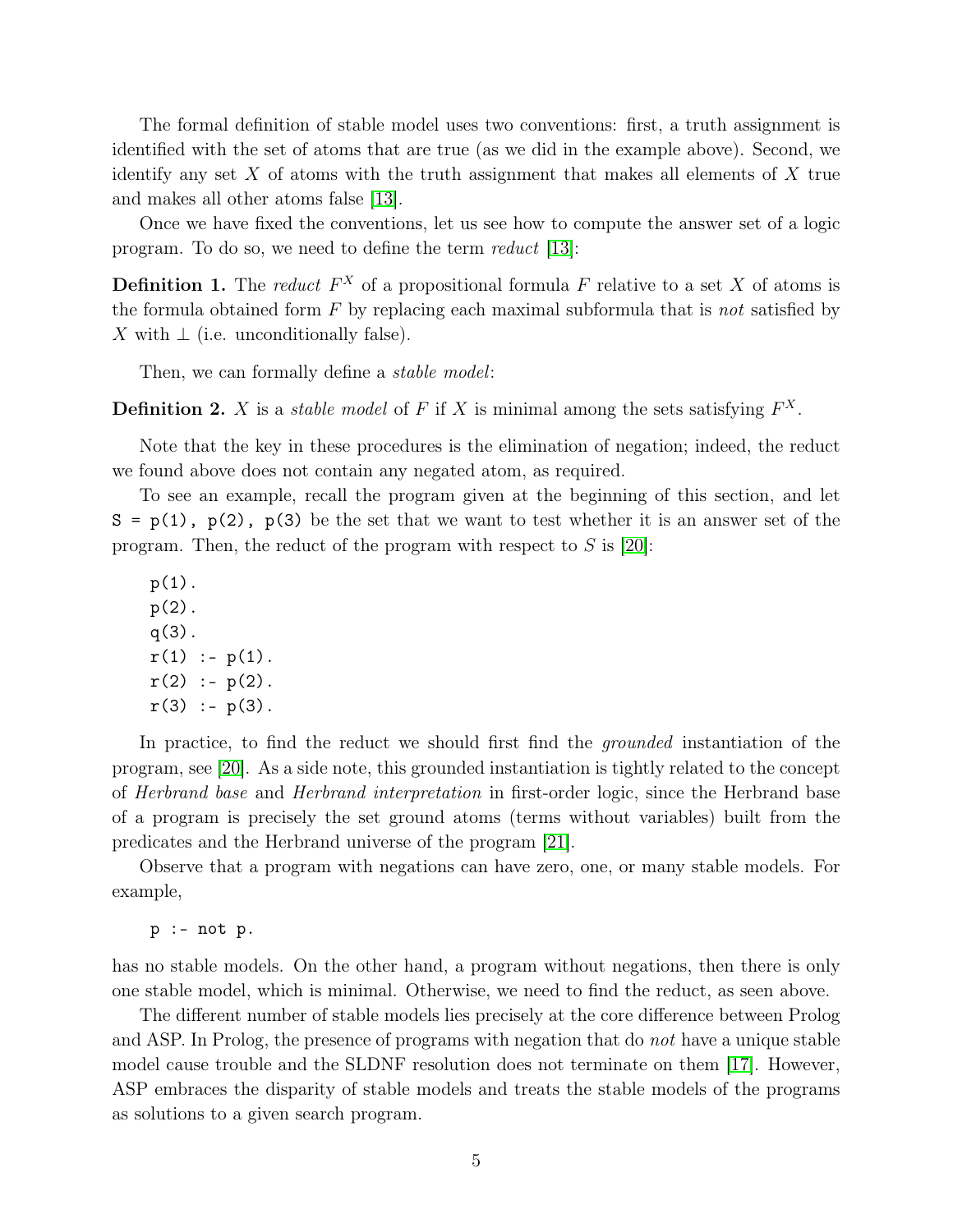### 3.2 ASP: The Basics and Functioning

Answer set programming is a form of declarative programming which is oriented towards difficult search problems, normally NP-hard. It is based on the stable model semantics of logic programming that we discussed in the previous section [\[13\]](#page-7-12). This new computing paradigm that uses answer set solvers for search was introduced by Marek and Truszczyńsk in 1999.

On a syntactic level, ASP programs look like programs in Prolog, but the computational mechanisms for ASP is different: they are based on the satisfiability solvers for propositional logic [\[14\]](#page-8-8). An important syntactic difference between ASP and Prolog is that ASP has choice rules, which allows to use disjunction in the head of a rule [\[22\]](#page-8-9). For example, writing p. declares that p may be true or not, so this produces two answer sets:  $\emptyset$  and p. We can also add constrained choice rules, for example, writing 1 {p, q, r} 2. means that the stable model must be choosing at least one of  $p, q, r$ , but no more than 2. ASP uses the CWA approach: the given information is treated as complete information and the problem is solved under this assumption [\[29\]](#page-9-3).

In ASP, as we started explaining in the previous section, search problems are reduced to computing stable models, and to perform search it uses answer set solvers-programs for generating stable models [\[13\]](#page-7-12). This search algorithm that is used to find the answer set solvers are versions of the DPLL algorithm (Davis-Putnam-Logemann-Loveland), a backtrackingbased search algorithm for logic formulas, which is also used for SAT solvers [\[15\]](#page-8-10).

Therefore, to solve a search problem with ASP we need to model the problem as a logical program. The ASP solving process then consists of two steps [\[18\]](#page-8-11):

- 1. A grounder converts a first-order program into a propositional logic, by systematically replacing variables with concrete values from some domain.
- 2. A solver takes the ground program and assigns truth values to atoms to obtain the stable models of the program.

Most modern answer set solving tools use front-end LPARSE or GRINGO for grounders and CMODELS or CLASP for answer set solvers [\[23\]](#page-8-1). These can be put together by languages such as CLINGO for example, which combines GRINGO and CLASP into a monolithic system.

As it is clear from the suitability of ASP to solve search problems with potentially finitely many solutions, ASP has a strong relation to classic NP-problems. With its declarative format, it is quite straight-forward to code all the well-known NP-hard problems: 3-Coloring, Hamiltonian Cycle, Travelling Salesman, Knapsack problem, and so on. Of course, this indicates that testing whether a finite ground logic program has a stable model is NPcomplete [\[21\]](#page-8-6).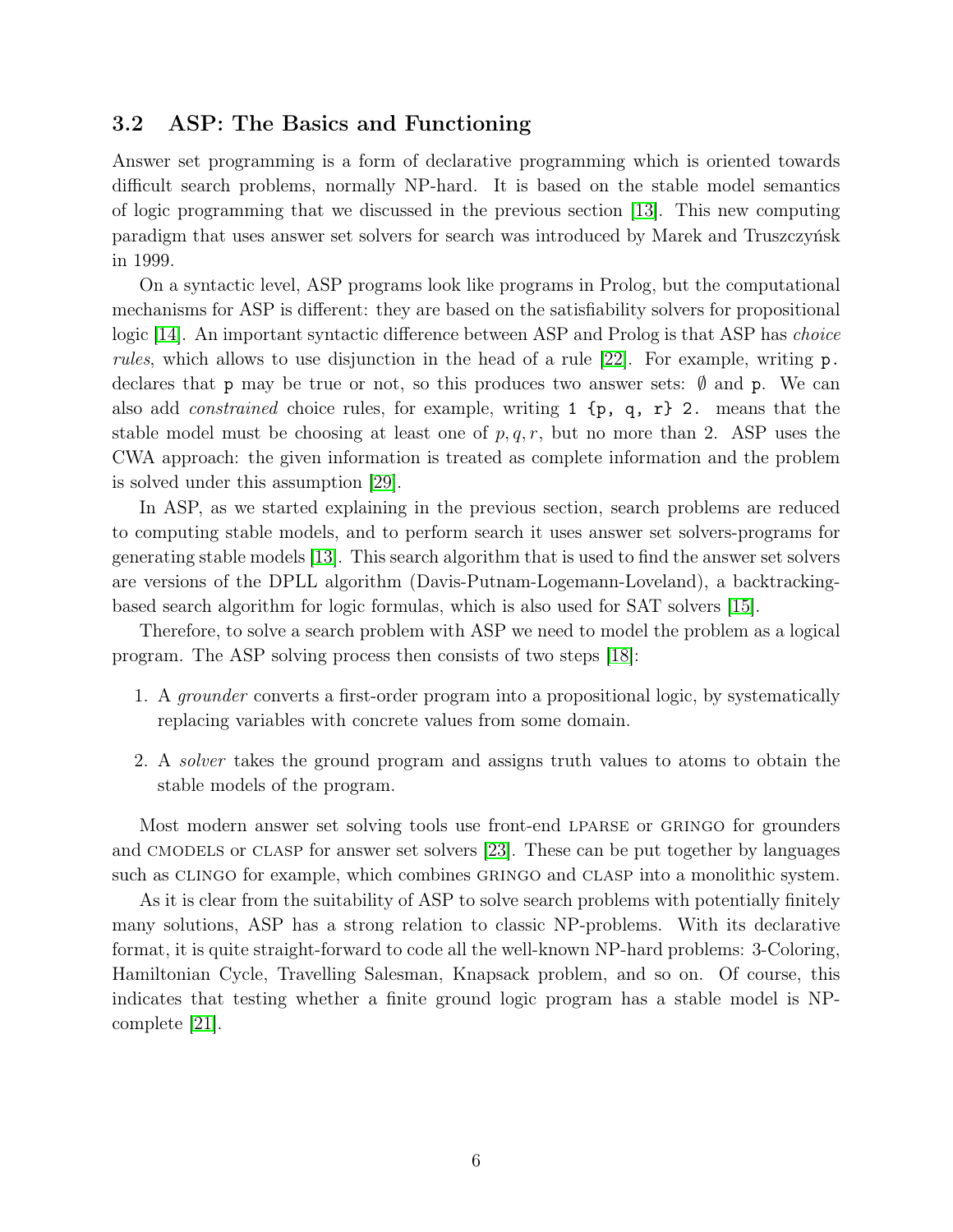# 4 Comparison between Prolog and ASP

As indicated above, these two logic programming languages are very similar, but not equivalent. In this section we will highlight the main differences between Prolog and ASP:

- 1. ASP and Prolog belong to two different paradigms: Prolog follows a Theorem-Proving-Based approach, where the solution to the program corresponds to the solution given by the derivation of a query. On the other hand, ASP follows a Model-Generation-Based Approach, where the solution is given by the model of the representation [\[18\]](#page-8-11).
- 2. ASP is extended with choice rules, which Prolog does not have. This implies that ASP is non-deterministic and there is a possibility of making guesses [\[17\]](#page-8-7).
- 3. ASP is inference-based on SAT solvers, rather than Prolog's backwards chaining [\[16\]](#page-8-12).
- 4. In ASP the order of the program rules does not matter and termination is not an issue, as opposed to Prolog [\[17\]](#page-8-7). That is, the enhanced DLPP method used by ASP always terminates, whereas a Prolog query might enter into an infinite loop. This means that ASP is a pure declarative programming language, whereas Prolog is not. The Cut operator is another construct that makes Prolog not purely declarative. Other similar languages to Prolog, such as Datalog, are purely declarative, but they restrict the language [\[8\]](#page-7-7).
- 5. In ASP, the answer set solvers are found using a bottom-up approach, whereas in Prolog the backtracking is performed top-down [\[18\]](#page-8-11).
- 6. ASP is a representation language, meaning that problem specification and problem solving are decoupled. This is not the case for Prolog, which is a *programming* language because the user is allowed to exercise control [\[18\]](#page-8-11).

Despite these differences, researchers have tried to put these two paradigms together. For example, in [\[23\]](#page-8-1) they identify an issue of the ASP functioning called *grounding bottle*neck. This identifies a problem in the intermediate step between grounding and solving: the grounding bottleneck refers to situations where grounding results in programs are too large for the solving tools to handle effectively. In the paper, they propose a solution by implementing an approach for combining backtracking-based search algorithms of answer set solvers with the SLDNF resolution from Prolog, called ASP+PROLOG. As another example, in [\[31\]](#page-9-4) they propose asp-prolog, a tight and well-defined integration of Prolog and Answer Set Programming. The motivation is the identification of aspects of reasoning that cannot be correctly expressed in ASP, and so the idea of ASP-PROLOG is to have Prolog modules that can access any ASP module, read its content, and modify it.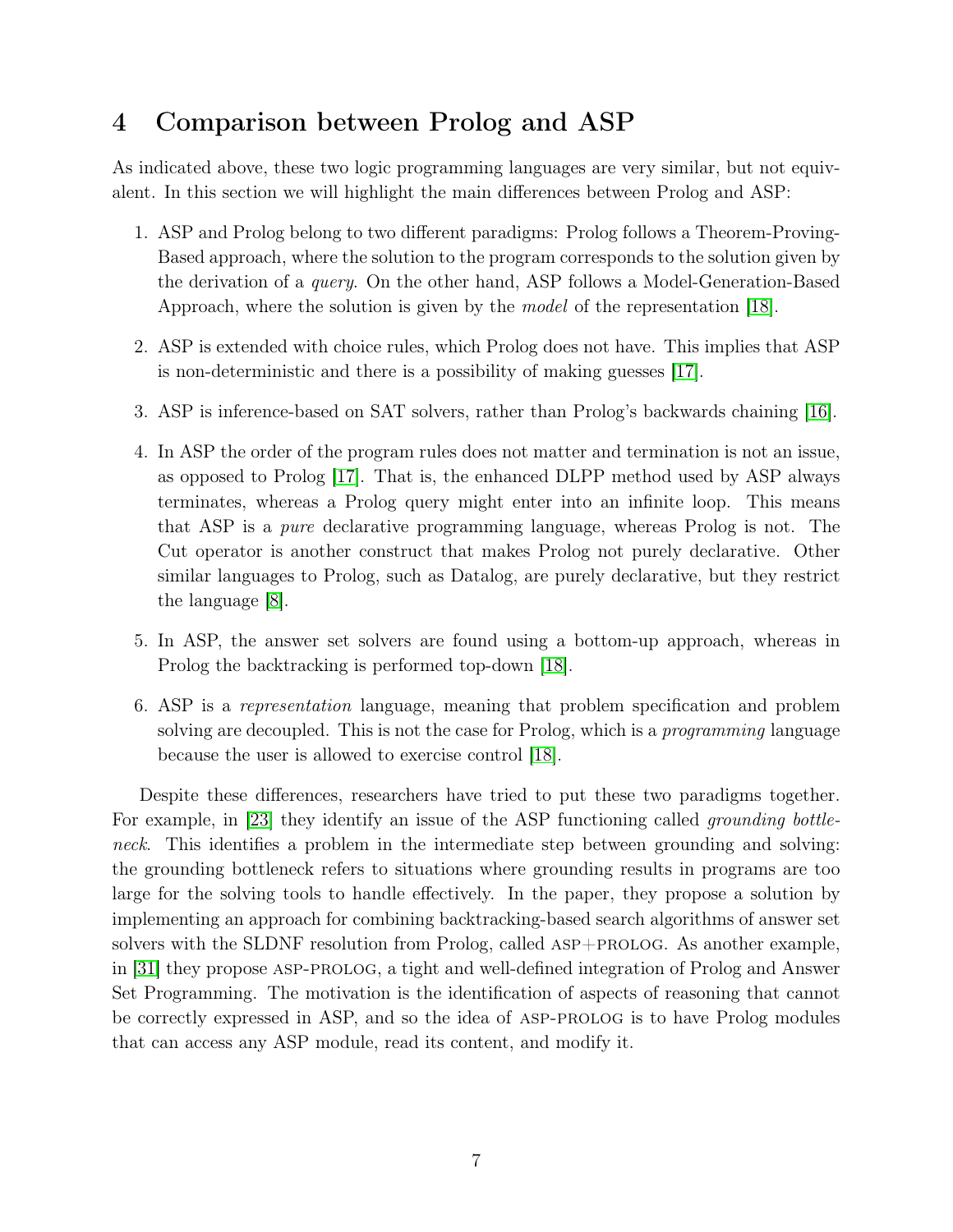# References

- <span id="page-7-0"></span>[1] Simran, Max, and Charence, Topics in AI - Logic Programming, DoC Imperial College London, 2006, <https://www.doc.ic.ac.uk/~cclw05/topics1/first.html>.
- <span id="page-7-1"></span>[2] Hod Lipson, Foundations of Artificial Intelligence, Course CS4700 at Cornell University, 2011, [https://www.cs.cornell.edu/courses/cs4700/2011fa/lectures/16\\_](https://www.cs.cornell.edu/courses/cs4700/2011fa/lectures/16_FirstOrderLogic.pdf) [FirstOrderLogic.pdf](https://www.cs.cornell.edu/courses/cs4700/2011fa/lectures/16_FirstOrderLogic.pdf).
- <span id="page-7-2"></span>[3] Robert Kowalski, Predicate Logic as Programming Language, Information Processing 74: North-Holland Publishing Company, 1974, [https://www.doc.ic.ac.uk/~rak/papers/](https://www.doc.ic.ac.uk/~rak/papers/IFIP%2074.pdf) [IFIP%2074.pdf](https://www.doc.ic.ac.uk/~rak/papers/IFIP%2074.pdf).
- <span id="page-7-3"></span>[4] David Matuszek, A Concise Introduction to Prolog, 2012, [https://www.cis.upenn.edu/](https://www.cis.upenn.edu/~matuszek/Concise%20Guides/Concise%20Prolog.html) [~matuszek/Concise%20Guides/Concise%20Prolog.html](https://www.cis.upenn.edu/~matuszek/Concise%20Guides/Concise%20Prolog.html).
- <span id="page-7-4"></span>[5] Peter Hancox, Prolog and Logic Programming, Course SEM242 at University of Birmingham, 1998, [https://www.cs.bham.ac.uk/~pjh/prolog\\_course/se207.html](https://www.cs.bham.ac.uk/~pjh/prolog_course/se207.html).
- <span id="page-7-5"></span>[6] <https://mathworld.wolfram.com/HornClause.html>.
- <span id="page-7-6"></span>[7] Charles N. Fischer, Introduction to the Theory and Design of Programming Languages, Course CS528 at University of Wisconsin-Madison, 2008, [http://pages.cs.wisc.edu/](http://pages.cs.wisc.edu/~fischer/cs538.s08/lectures/Lecture34.4up.pdf) [~fischer/cs538.s08/lectures/Lecture34.4up.pdf](http://pages.cs.wisc.edu/~fischer/cs538.s08/lectures/Lecture34.4up.pdf).
- <span id="page-7-7"></span>[8] Stephen Chong, Programming Languages, Course CS152 at Harvard University, 2020, [https://www.seas.harvard.edu/courses/cs152/2020sp/lectures/](https://www.seas.harvard.edu/courses/cs152/2020sp/lectures/lec21-logicprogramming.pdf) [lec21-logicprogramming.pdf](https://www.seas.harvard.edu/courses/cs152/2020sp/lectures/lec21-logicprogramming.pdf).
- <span id="page-7-8"></span>[9] Bill Wilson, On-line Dictionaries of Artificial Intelligence Concepts, 2012, [http://www.](http://www.cse.unsw.edu.au/~billw/dictionaries/prolog/cut.html) [cse.unsw.edu.au/~billw/dictionaries/prolog/cut.html](http://www.cse.unsw.edu.au/~billw/dictionaries/prolog/cut.html).
- <span id="page-7-9"></span>[10] Alan L. Ritter, Intro to AI, Course CSE3521 at Ohio State University, [http://web.](http://web.cse.ohio-state.edu/~stiff.4/cse3521/prolog.html) [cse.ohio-state.edu/~stiff.4/cse3521/prolog.html](http://web.cse.ohio-state.edu/~stiff.4/cse3521/prolog.html).
- <span id="page-7-10"></span>[11] John R. Fisher, Prolog Tutorial, [https://www.cpp.edu/~jrfisher/www/prolog\\_](https://www.cpp.edu/~jrfisher/www/prolog_tutorial/2_5.html) [tutorial/2\\_5.html](https://www.cpp.edu/~jrfisher/www/prolog_tutorial/2_5.html).
- <span id="page-7-11"></span>[12] Sergio Tessaris et al, Reasoning Web: Semantic Technologies for Information Systems, 5th International Summer School, 2009, [https://link.springer.com/content/pdf/](https://link.springer.com/content/pdf/10.1007%2F978-3-642-03754-2.pdf) [10.1007%2F978-3-642-03754-2.pdf](https://link.springer.com/content/pdf/10.1007%2F978-3-642-03754-2.pdf).
- <span id="page-7-12"></span>[13] Vladimir Lifschitz, What Is Answer Set Programming?, [https://www.cs.utexas.edu/](https://www.cs.utexas.edu/~vl/papers/wiasp.pdf) [~vl/papers/wiasp.pdf](https://www.cs.utexas.edu/~vl/papers/wiasp.pdf).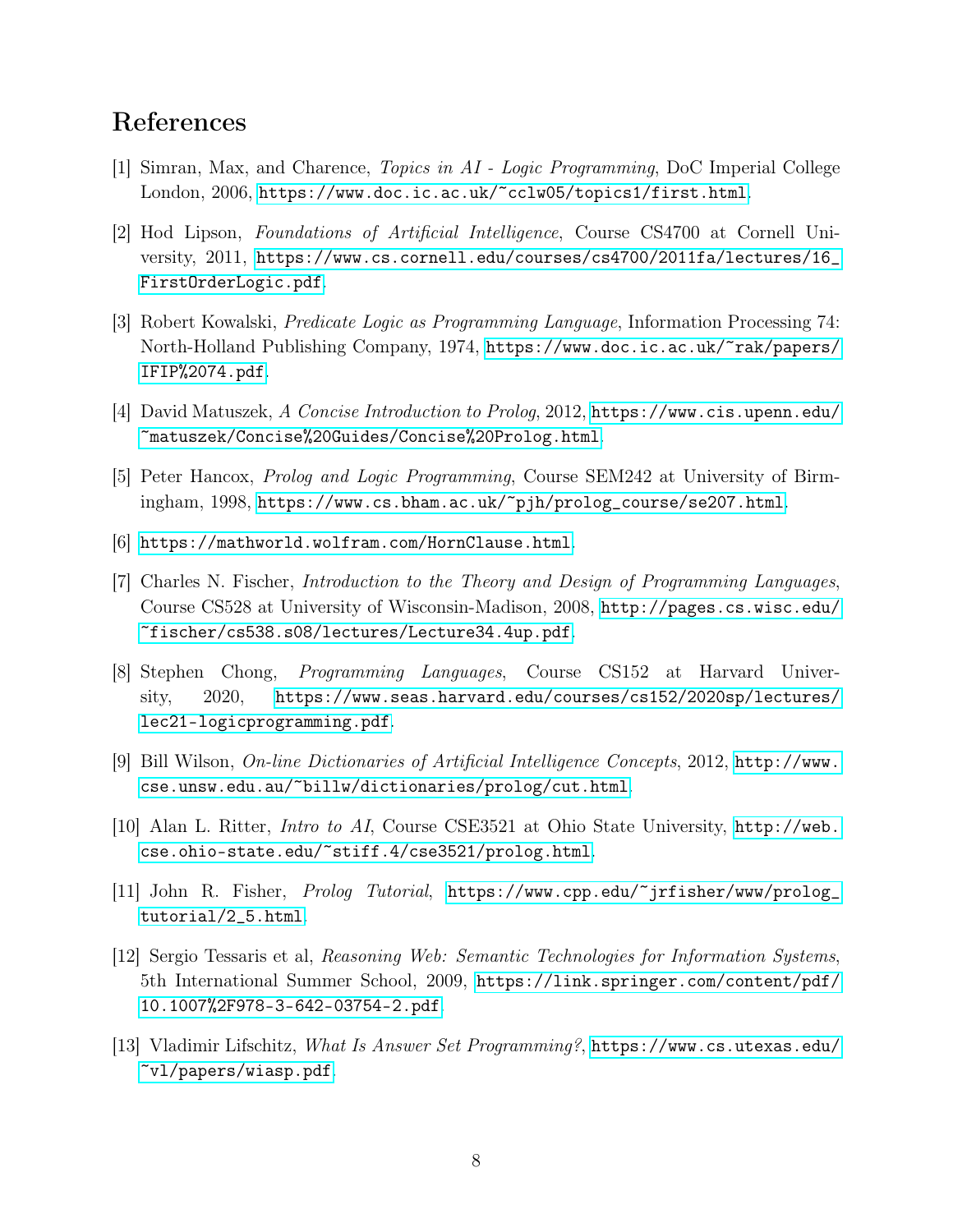- <span id="page-8-8"></span>[14] Yuliya Lierler, Handout on Answer Set Programming, 2013, [https://personal.](https://personal.utdallas.edu/~gupta/courses/lp/asphw.pdf) [utdallas.edu/~gupta/courses/lp/asphw.pdf](https://personal.utdallas.edu/~gupta/courses/lp/asphw.pdf).
- <span id="page-8-10"></span>[15] Alessandro Farinelli, DPLL Method, [http://profs.sci.univr.it/~farinelli/](http://profs.sci.univr.it/~farinelli/courses/ar/slides/DPLL.pdf) [courses/ar/slides/DPLL.pdf](http://profs.sci.univr.it/~farinelli/courses/ar/slides/DPLL.pdf).
- <span id="page-8-12"></span>[16] Mark J. Nelson, Why did Prolog lose steam?, 2010, [http://www.kmjn.org/notes/](http://www.kmjn.org/notes/prolog_lost_steam.html) [prolog\\_lost\\_steam.html](http://www.kmjn.org/notes/prolog_lost_steam.html).
- <span id="page-8-7"></span>[17] Thomas Eiter, Answer Set Programming in a Nutshell, GK Kolloqium Mathematische Logik und Anwendungen, Freiburg, 2008, [http://gradlog.informatik.uni-freiburg.](http://gradlog.informatik.uni-freiburg.de/gradlog/slides_ak/eiter_asp.pdf) [de/gradlog/slides\\_ak/eiter\\_asp.pdf](http://gradlog.informatik.uni-freiburg.de/gradlog/slides_ak/eiter_asp.pdf).
- <span id="page-8-11"></span>[18] Paul Vicol, An Introduction to Answer Set Programming, 2015, [https://www.](https://www.paulvicol.com/pdfs/ASP-Lecture.pdf) [paulvicol.com/pdfs/ASP-Lecture.pdf](https://www.paulvicol.com/pdfs/ASP-Lecture.pdf).
- <span id="page-8-0"></span>[19] Alan Smaill, Logic Programming, slides for a course at the University of Edinburgh, 2009, [http://www.inf.ed.ac.uk/teaching/courses/lp/2009/slides/lp\\_theory7.pdf](http://www.inf.ed.ac.uk/teaching/courses/lp/2009/slides/lp_theory7.pdf).
- <span id="page-8-5"></span>[20] Vinay K. Chaudhri, Logic Programming, [http://web.stanford.edu/~vinayc/](http://web.stanford.edu/~vinayc/logicprogramming/html/answer_set_programming.html) [logicprogramming/html/answer\\_set\\_programming.html](http://web.stanford.edu/~vinayc/logicprogramming/html/answer_set_programming.html).
- <span id="page-8-6"></span>[21] Ilkka Niemelä, Answer Set Programming, [https://pdfs.semanticscholar.org/ded4/](https://pdfs.semanticscholar.org/ded4/0cd58de310f6ba2509b094f3b5bd9c6fc246.pdf) [0cd58de310f6ba2509b094f3b5bd9c6fc246.pdf](https://pdfs.semanticscholar.org/ded4/0cd58de310f6ba2509b094f3b5bd9c6fc246.pdf).
- <span id="page-8-9"></span>[22] Chris Martens, Notes on Answer Set Programming, Course notes for CSC 791 Generative Methods for Game Design, 2017, [http://www.cs.cmu.edu/~cmartens/asp-notes.](http://www.cs.cmu.edu/~cmartens/asp-notes.pdf) [pdf](http://www.cs.cmu.edu/~cmartens/asp-notes.pdf)
- <span id="page-8-1"></span>[23] Marcello Balduccini, Yuliya Lierler, Peter Schüller, Prolog and ASP Inference Under One Roof, Logic programming and nonmonotonic reasoning. 12th international conference, LPNMR 2013, Corunna, Spain, 2013, [https://www.researchgate.net/](https://www.researchgate.net/publication/244864312_Prolog_and_ASP_Inference_under_One_Roof) [publication/244864312\\_Prolog\\_and\\_ASP\\_Inference\\_under\\_One\\_Roof](https://www.researchgate.net/publication/244864312_Prolog_and_ASP_Inference_under_One_Roof).
- <span id="page-8-2"></span>[24] A. C. Kakas, R.A. Kowalski, and F. Toni, Abductive Logic Programming, Journal of Logic and Computation, Vol 2 No. 6, pp 719-770, 1993, [https://www.doc.ic.ac.uk/](https://www.doc.ic.ac.uk/~rak/papers/abdsurv.pdf) [~rak/papers/abdsurv.pdf](https://www.doc.ic.ac.uk/~rak/papers/abdsurv.pdf).
- <span id="page-8-3"></span>[25] Marco Gavanelli1 and Francesca Rossi, Constraint Logic Programming, 25 Years of Logic Programming, LNCS 6125, pp. 64–86, 2010, [https://www.math.unipd.it/~frossi/](https://www.math.unipd.it/~frossi/gulp.pdf) [gulp.pdf](https://www.math.unipd.it/~frossi/gulp.pdf).
- <span id="page-8-4"></span>[26] Stephen Muggleton and Luc de Raedt, Inductive Logic Programming: Theory and methods, The Journal of Logic Programming, Vol 19-20 No. 1, pp. 629-670, 1994, <https://www.sciencedirect.com/science/article/pii/0743106694900353>.